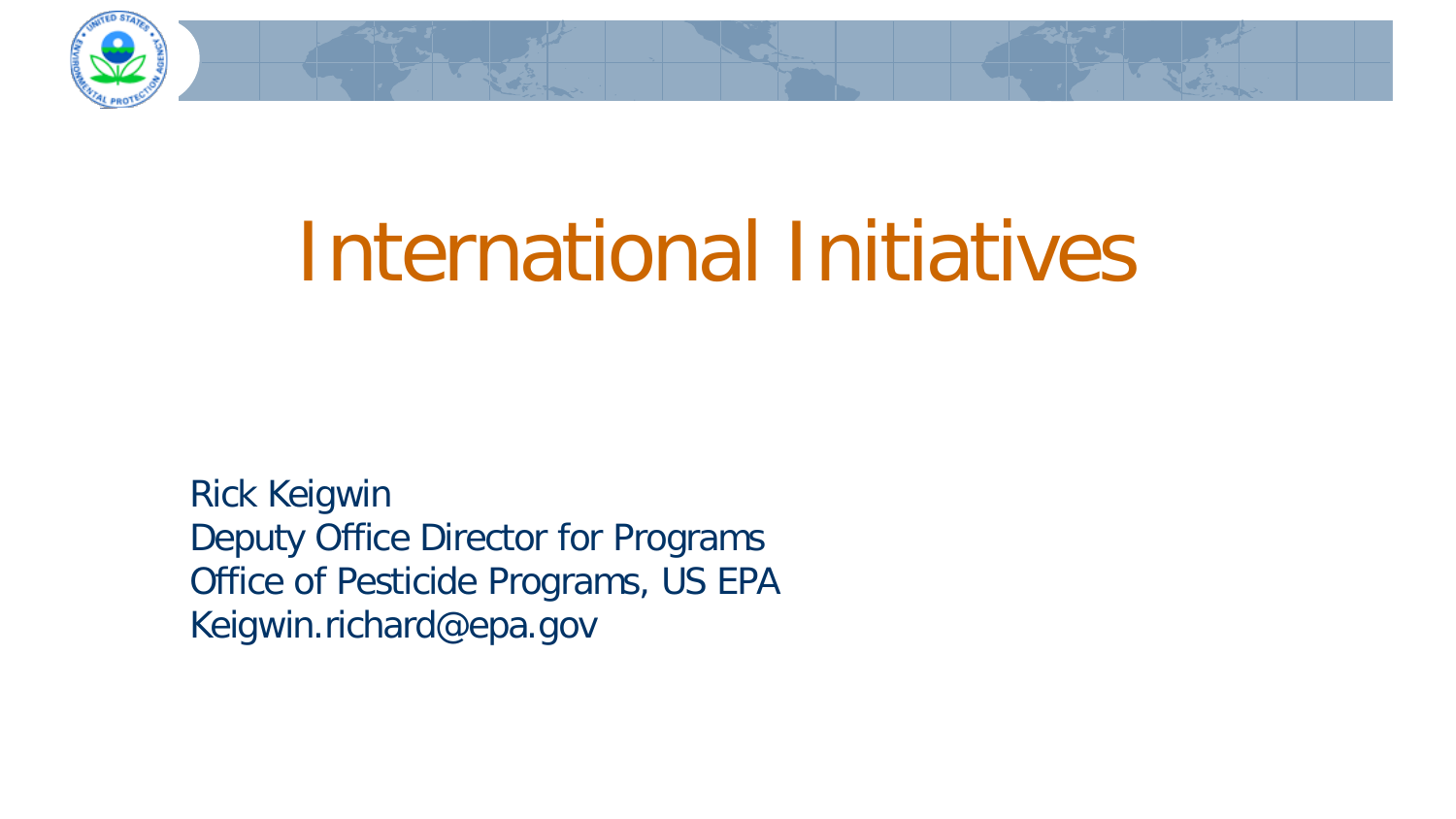

## International Work is Essential to Achieving OPP Goals

**□ International marketplace** 

□ Impact on U.S. health and environment.

□ International acceptance of safer products.

 $\Box$  Opportunities to collaborate on international fora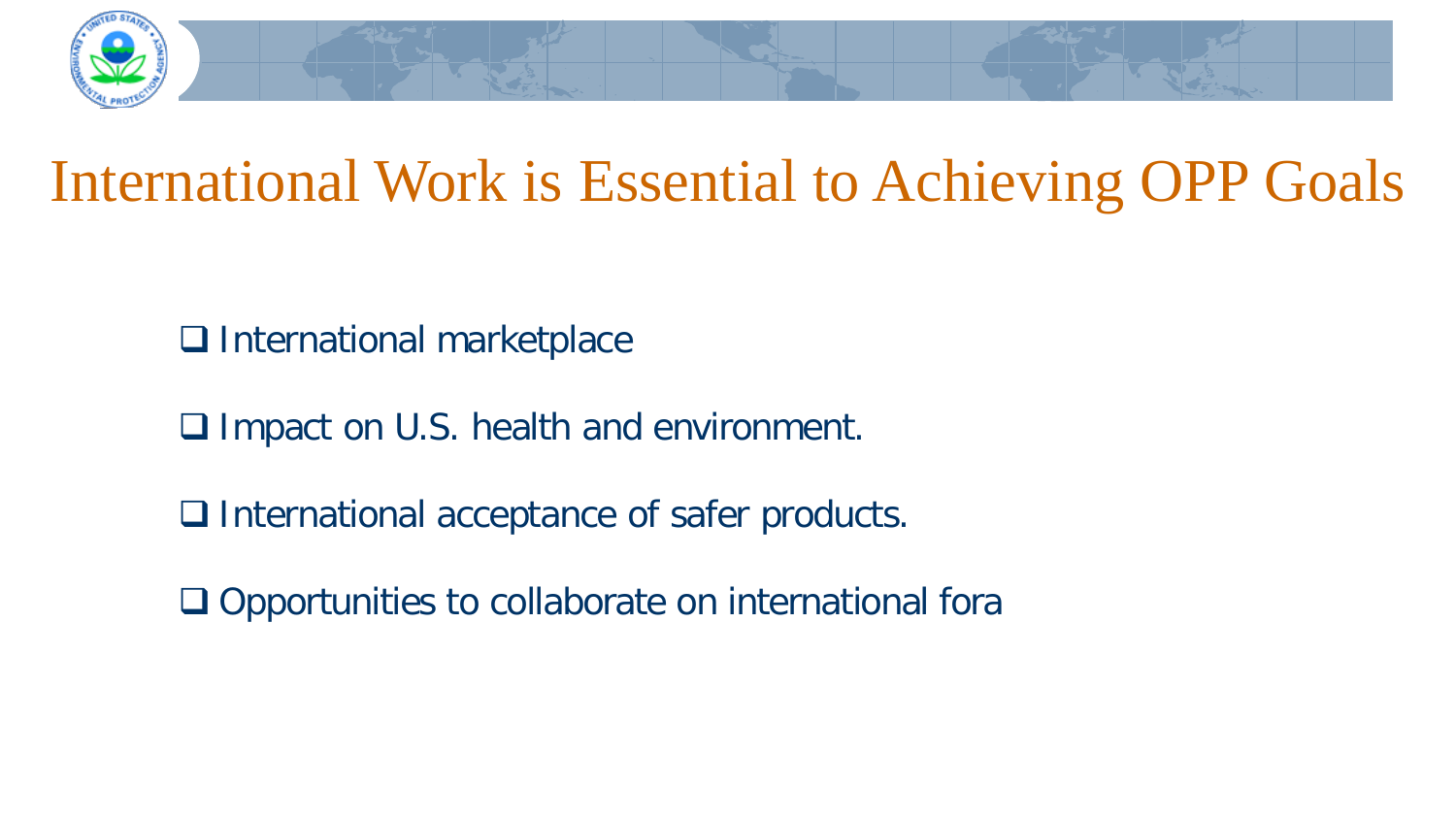## OPP International Goals

#### **Goal #1: Strengthening Protection**

• Strengthen food safety, public health and environmental protection, domestically and globally

#### **Goal # 2: Enhance Regulatory Decisions through Collaboration**

• Improve science base and enhance regulatory efficiency by leveraging scientific and regulatory resources with the international community

#### **Goal # 3: Conserve Resources**

• Conserve resources of U.S. consumers, growers, and industry stakeholders through more efficient and coordinated regulatory processes

#### **Goal # 4: Minimize Barriers**

• Minimize international trade issues related to pesticide regulatory requirements & facilitate trade and fair competition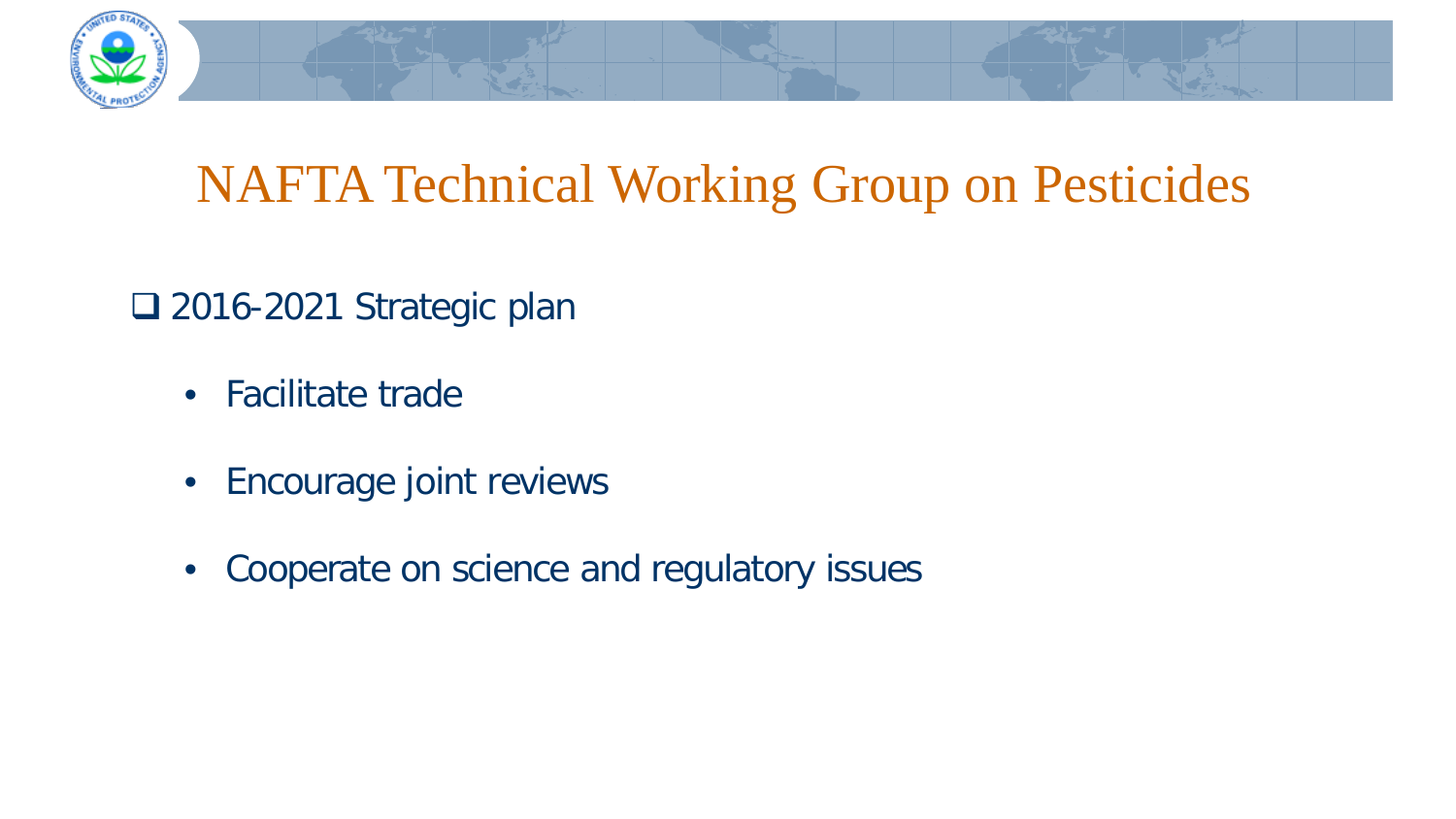

## NAFTA Technical Working Group on Pesticides

### **Q** Joint Reviews

#### **Q** Pollinator Protection

- Two products approved for the Varroa mite
- Opportunity for US, CAN and MX to work together to protect the Monarch butterfly

#### **O** MRLS

- Importance of regulatory cooperation on MRLs
- Codex Forum is an international forum for MRLs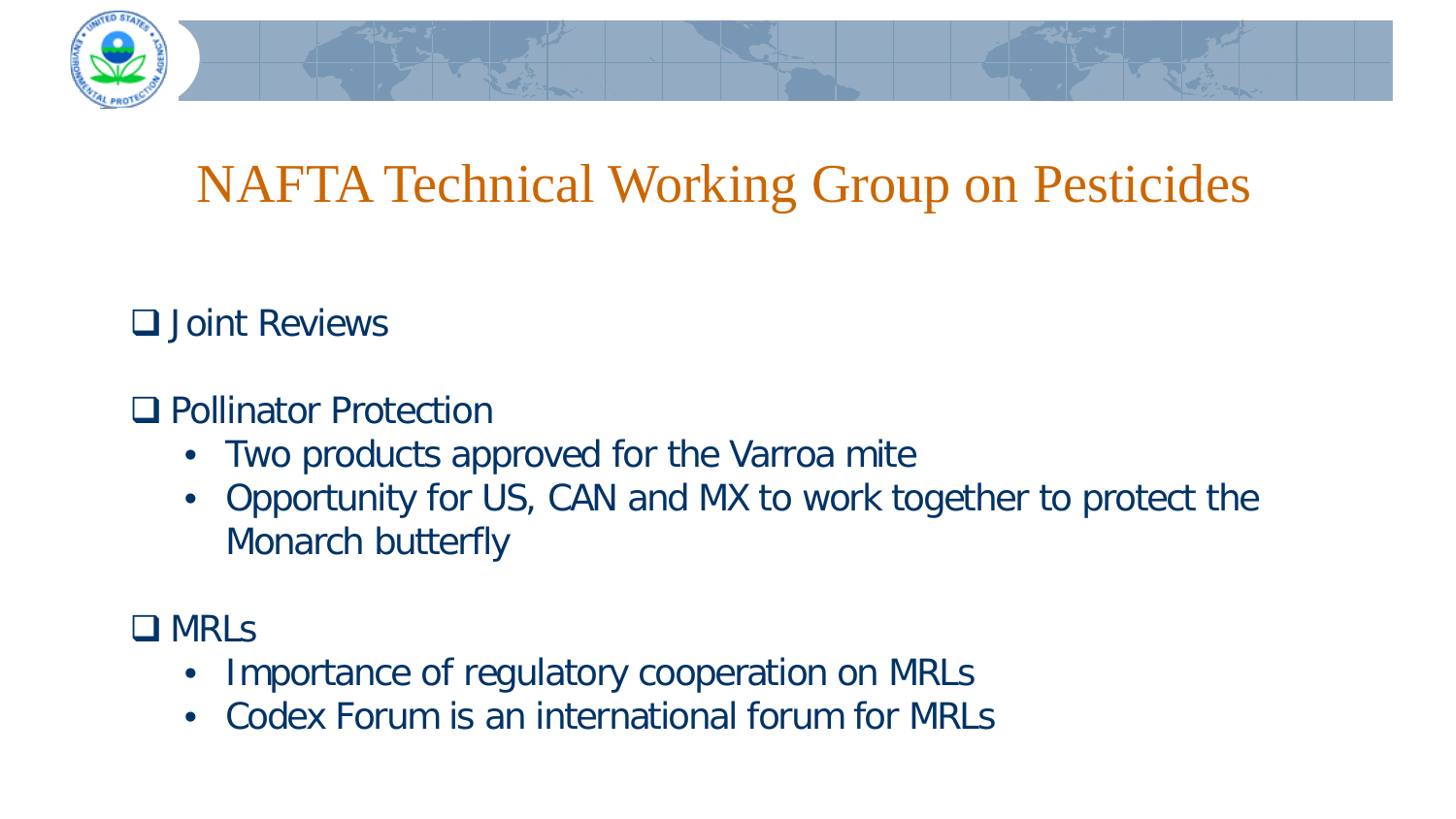## U.S.-Canada Regulatory Cooperation Council (RCC)

- □ Regulatory Cooperation Council (RCC) built on the success of NAFTA initiatives; it was implemented in 2011. The RCC seeks to advance the US and Canadian regulatory relationships across multiple sectors to further transparency, alignment, and coordination.
- □ For OPP, initial efforts included initiatives to remove obstacles to, and encourage joint submission of, use-expansions and fully aligned labels, and to develop joint guidelines and aligned data collection processes and procedures for residue trials.
- Current projects continue to build on the initial progress and include: joint IT solutions, joint product chemistry reviews, and pollinator protection.
- $\Box$  EPA is working with PMRA to develop initiatives for the next phase of RCC work.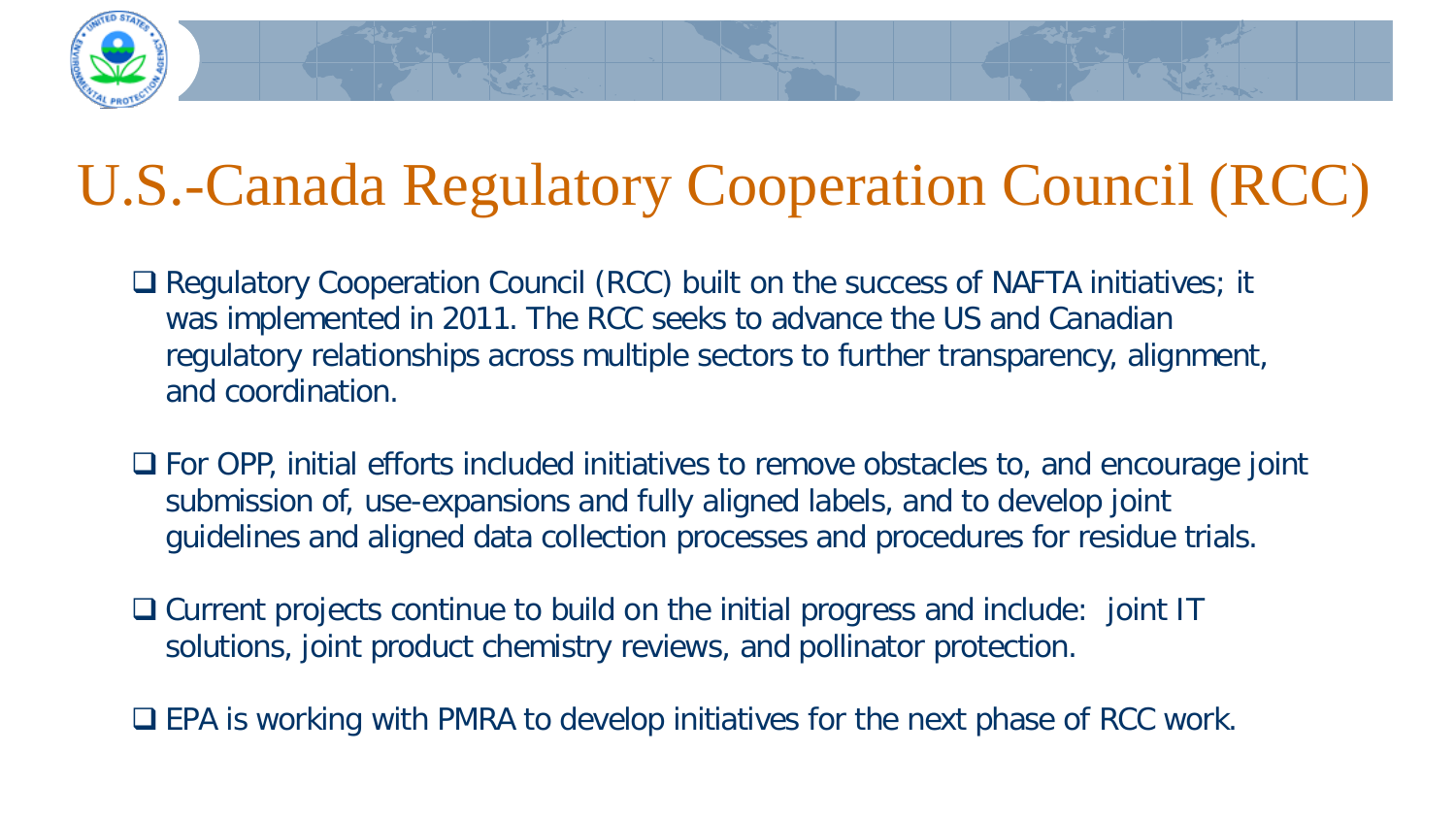

□ Early successes

- Increased cooperation and joint submissions
- Developed joint guidelines
- Aligned processes for residue trials

### $\Box$  On-going efforts

- IT solutions
- Product chemistry reviews
- Pollinator protection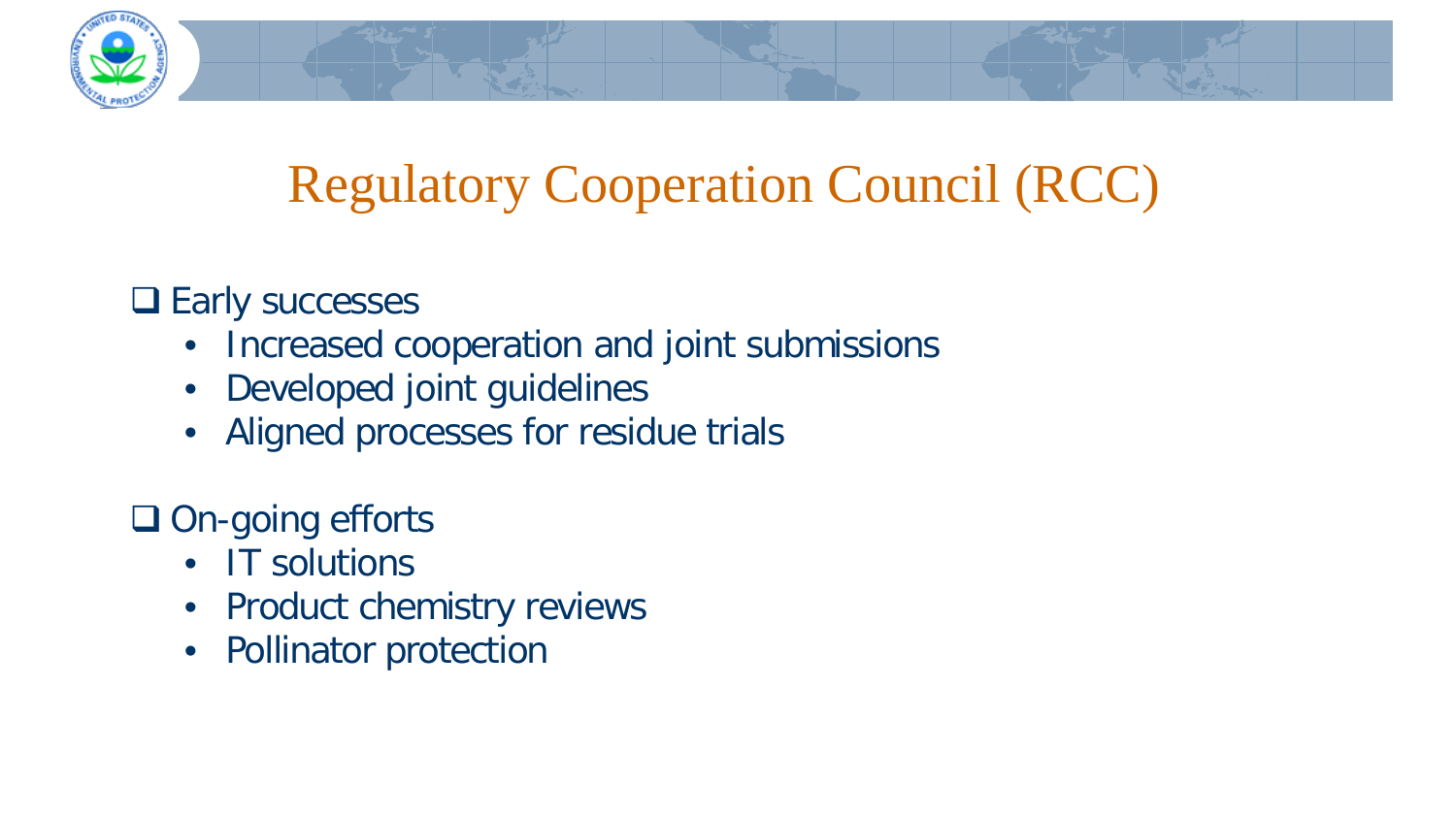

## Other Opportunities and Technical Assistance

□ Asia-Pacific Economic Cooperation (APEC)

- $\Box$  Chemical, commodity, and country specific assistance
- $\Box$  International visitors and bilateral assistance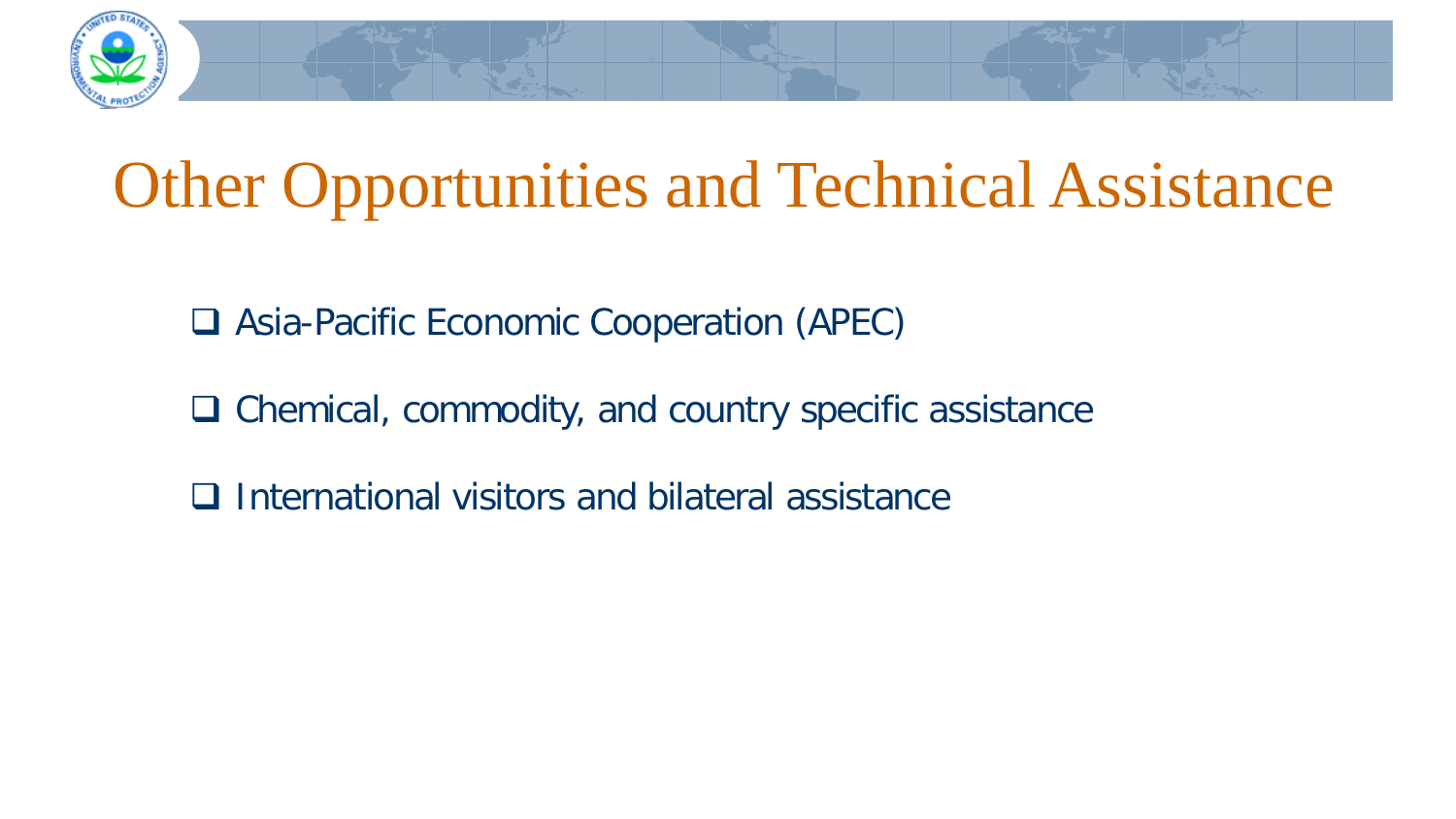

- ■Wide range of diverse activities with international partners, from long term involvement in joint reviews of chemicals to informational briefings with visitors interested in learning about the U.S. pesticide regulatory system.
- **■** Strategic choice to focus on relatively few priority bilateral efforts (NAFTA, RCC) with most potential for direct benefit to OPP's work and strategic goals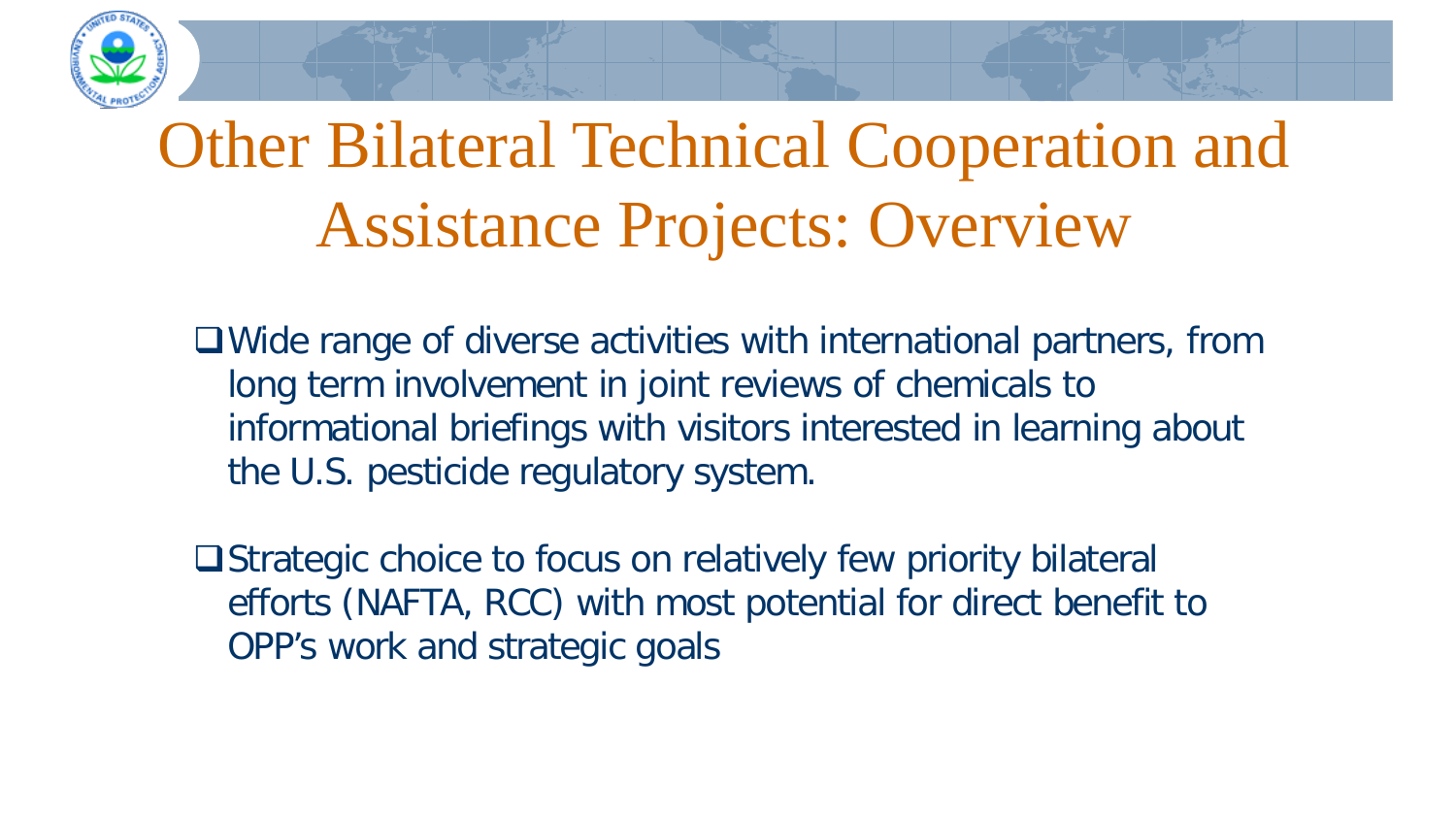## **Other Initiatives**

Work closely with USDA/FDA on chemical, commodity, and country specific issues as they arise and provide technical support.

- Examines protocols received by USDA/FAS for grants to support data generation and research towards resolving MRL issues.
	- These have included protocols from tree fruit, caneberry, blueberry, cranberry, tree nut producers in the U.S.

■ Assist, where possible, with getting U.S. exports into foreign markets